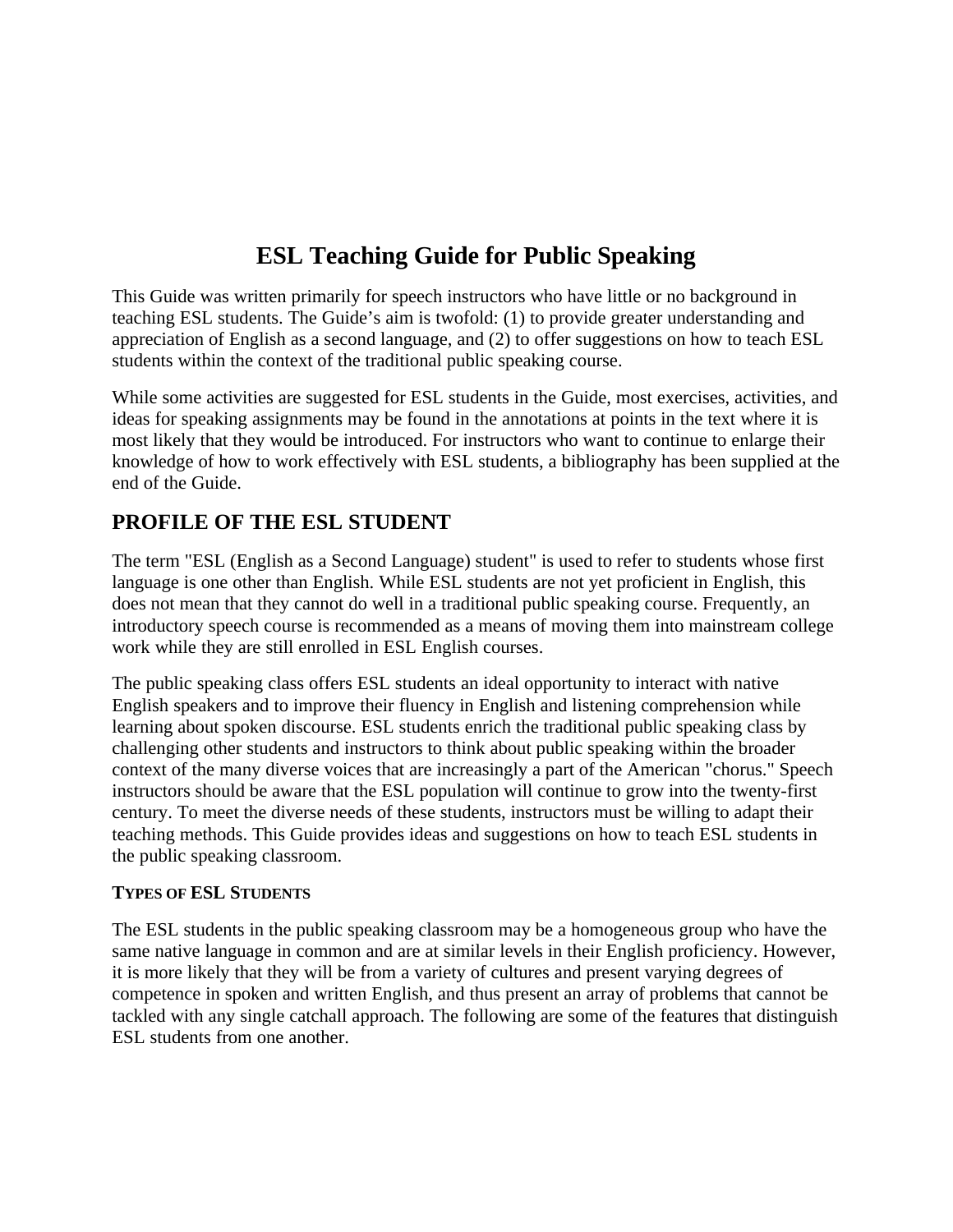# *Levels of Education*

ESL students differ from one another in the levels of education they already have and how long they have studied English. Variations in educational level and the manner in which students learned English can manifest themselves in differing levels of proficiency in the four skills: reading, writing, speaking, and listening.

Some students are bi- and tri-lingual and may exhibit nearly native-like spoken English because they were born in the U.S. or came to this country when very young and learned English in American public school systems. These students are fluent in spoken English but often weak in writing and reading.

Other ESL students are adults who finished secondary school and/or college in their native countries and either learned English as a foreign language or picked up some English while living in the U.S. These ESL students may be graduate students who plan to return to their native countries after college. The written skills of these ESL students may be better than their listening comprehension and speaking skills. Adult ESL students often have entrenched pronunciation problems which are difficult to correct. Still other ESL students may have been educated in their native countries but did not learn English before coming to the U.S. These students have great difficulty with both written and spoken English.

The most problematic ESL students are those who are semi-illiterate in their first language because they came to the U.S. as children or were unable to obtain schooling in their native countries. Lacking knowledge of the linguistic structures of their native languages, they generally have the most difficult time learning English.



Find out the types of ESL students that you have by having each of them fill out a card on which is indicated: country of origin, number of years in the U.S., highest grade completed in country of origin, highest grade completed in U.S., number of years studying English, and language spoken in the home.

| Bilingual;<br>educated in U.S.           | Bilingual; educated<br>abroad/college                                 | No knowledge of<br>English; educated<br>abroad                              | Bilingual; semi-<br>literate in native<br>language and in<br>English |
|------------------------------------------|-----------------------------------------------------------------------|-----------------------------------------------------------------------------|----------------------------------------------------------------------|
| Native-like<br>fluency in<br>English     | English as a foreign<br>language                                      | Political refugees<br>who did not learn<br>English before<br>coming to U.S. | Little education                                                     |
| Weak skills in<br>writing and<br>reading | Problem with<br>listening<br>comprehension and<br>fluency; fossilized | Poor written and<br>spoken English<br>skills.                               | Poor skills, most<br>difficult time<br>learning English              |

|  |  |  |  |  | <b>Figure 1 Types of ESL Students</b> |
|--|--|--|--|--|---------------------------------------|
|--|--|--|--|--|---------------------------------------|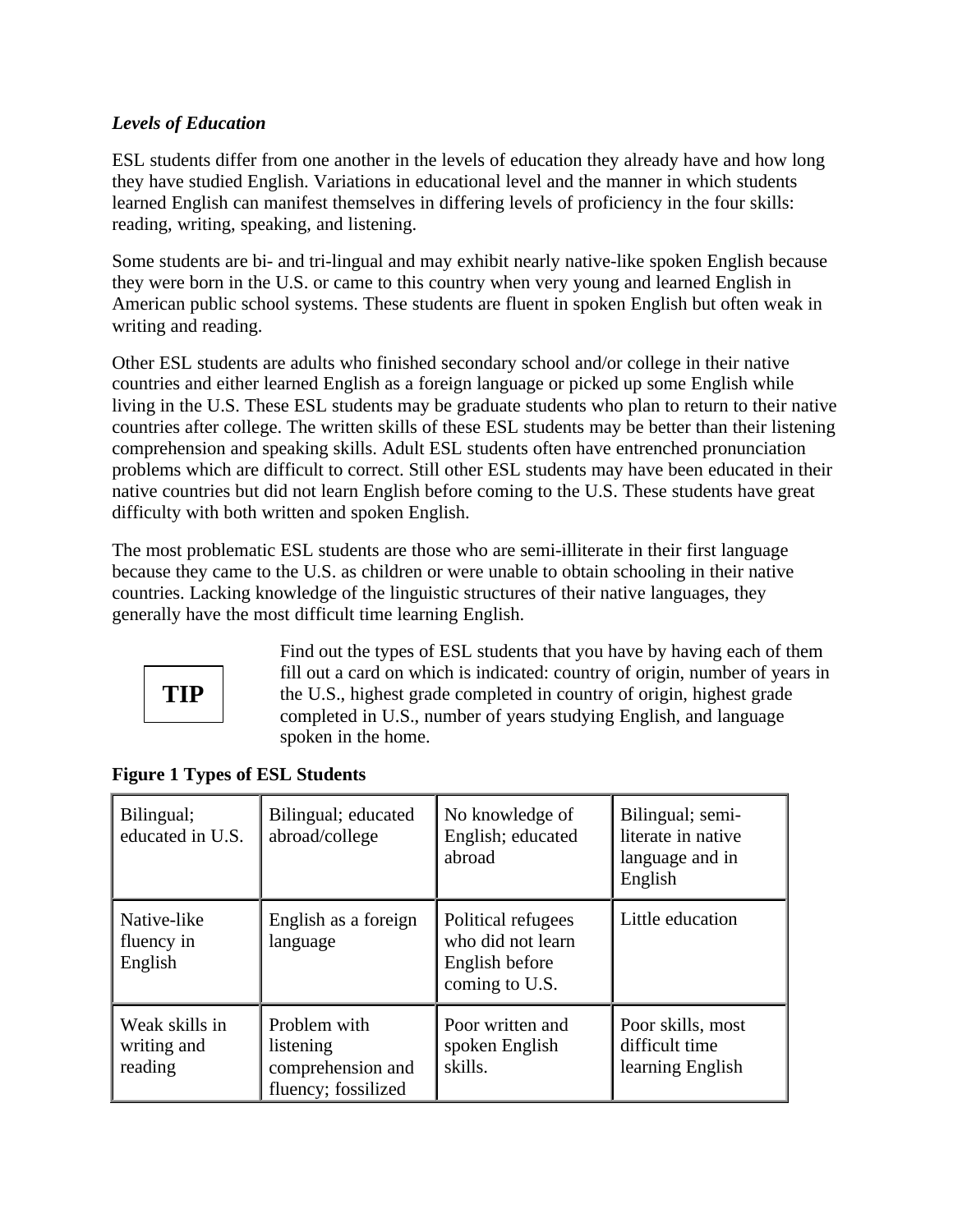| v.v. |
|------|
|------|

# *Different Learning Styles*

ESL students may differ in terms of their learning styles. They may be either analytical or global learners.

Analytical learners are more interested in detail and rule learning and often shy away from unstructured activities. They like listening to lectures and taking notes.

Global learners prefer more loosely structured communicative activities. They are more interested in communicating their main ideas than in grammar and structure.

ESL students also vary in learning styles regarding their sensory preferences. Asian students tend to be more visually oriented, whereas Latinos tend to be more auditorily oriented. Visual learners who are more oriented to reading than speaking often have weaker oral/communication skills. Many ESL students are hands-on learners.

ESL students also have different listening styles. For example, there are differences in listening styles between global and analytical learners. In listening, global learners tend to focus on the main idea and the rhythm and music of the language, whereas analytical learners focus on the structure and logic of the message. Global listeners may have difficulty focusing on the details of grammar, pronunciation, and vocabulary. These differing listening styles suggest that instructors should try to include both auditory and visual input in their presentations.



Find out what type of learners you have in the classroom by conducting a Learning Styles Inventory. [See Reid (1987) and Oxford, et al. (1991) for examples of Learning Styles Inventories.] Such an inventory helps create an appreciation of diversity. The results of a Learning Styles Inventory can be used by instructors as well as other students to adapt their communication to fit the needs of their audience.

# **ACCULTURATION VERSUS ASSIMILATION**

The ESL students in your speech classroom are in the process of acculturating, or learning about and adapting to U.S. culture. Acculturation is an additive process in which the learner takes on a new culture and cultural persona while maintaining the old self. In the past, many non-native U.S. citizens sought assimilation rather than acculturation. Assimilation is a process in which the learner cuts off all ties with his old culture in order to become totally identified and absorbed into the new culture. Today, ESL students are more likely to seek acculturation rather than assimilation.

Many acculturating students want to adopt the values and lifestyles of the dominant U.S. culture; however, they also take pride in their native countries. It is important for instructors to value and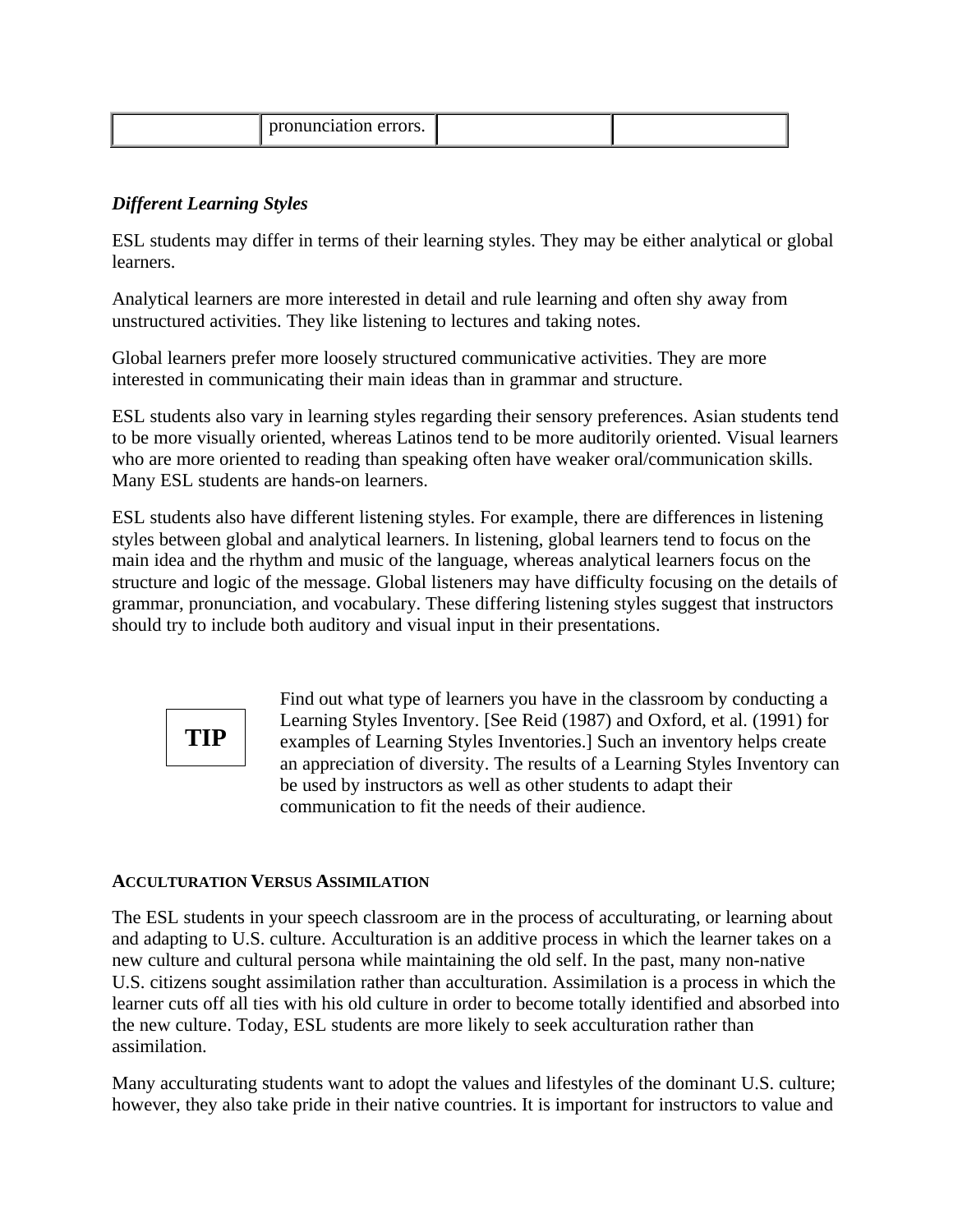give voice to the various cultures in the classroom, while reaffirming the practical value of adapting to the mainstream U.S. culture.

Some ESL students are poorly acculturated and remain tightly enclosed in their native cultures, socializing exclusively with people from their group, speaking their native language at home and in their communities, reading their native language newspapers and watching native language TV channels. Such social and psychological distance from the mainstream American culture limits an ESL student's ability to gain in English fluency. Concerned instructors should try to help such students with acculturation by encouraging communication and social contact outside the classroom with native English speakers.

# **DIFFERING MOTIVATIONS OF ESL STUDENTS**

Motivation for learning English is a key factor in whether students will make strides in improving fluency and comprehension in a traditional public speaking course. If speech is a required course, their motivation may be lower than if the course is elective. Most ESL students who elect a speech course are motivated by extrinsic factors—such as getting a job or furthering a career. ESL students will also have widely different expectations of what will be offered in a public speaking course because speech courses may not be offered in their native countries. Speech instructors should try to discover the motivations and expectations of ESL students.

One of the best ways to motivate ESL students is to make instruction relevant to their levels of education, learning-style preferences, and cultural backgrounds. Because few classes are homogeneous, instructors will need to provide a wide range of stimulating and relevant activities to reach all segments of the student population. The most highly motivating approach is to create an interactive multicultural classroom.

# **CULTURE SHOCK AND ANXIETY**

If speaking in front of an audience produces anxiety for native speakers, it is doubly so for ESL students who lack essential skills in English. ESL students who are visual learners are especially troubled by formal speaking assignments. In its acute form, this anxiety may be a manifestation of the culture shock that occurs when individuals fear they are losing themselves in the mainstream American culture. It may be characterized by extreme anxiety, panic, emotional withdrawal, and depression. While instructors should be on the lookout for students suffering from culture shock, the majority of ESL students will be experiencing simple performance anxiety.

Communication anxiety manifests itself differently depending on the individual and his or her culture. Just as with mainstream students, the symptoms of anxiety for ESL students can include poor class participation, lateness, absence, talking in class, puzzled or angry expressions, acting silly, and the inability or unwillingness to respond to questions. In general, anxiety results in lowered student motivation, inhibition, and unwillingness to take any kind of risk.

Instructors can use a variety of techniques to help students work through communication anxiety:

- breathing and relaxation exercises,
- humor,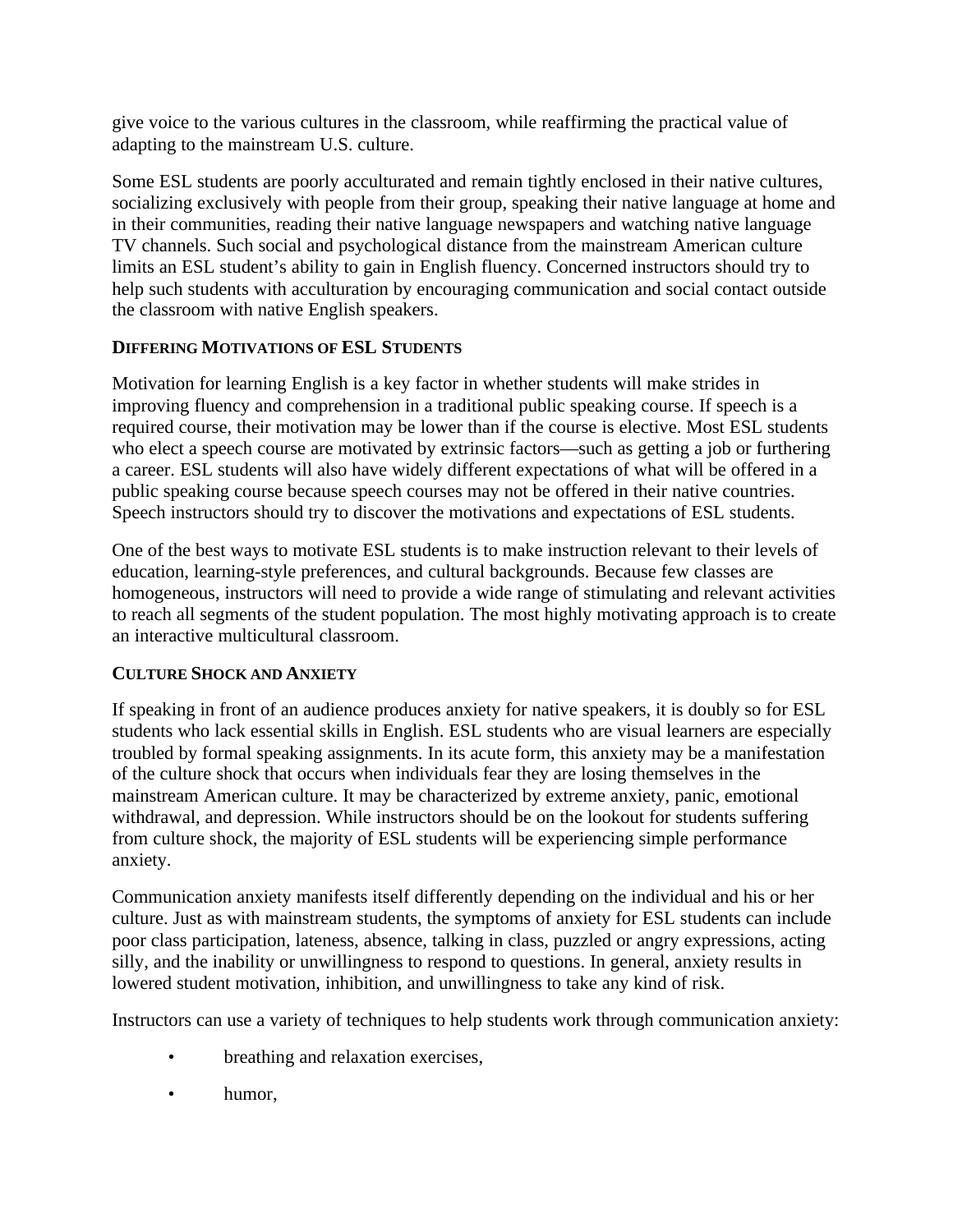- positive feedback and encouragement,
- holding criticism for written comments or private conferences,
- creating small groups in which students can share their anxiety,
- having students make presentations in small groups before speaking in front of the class,
- encouraging students to share their concerns and fears with the instructor,
- creating an appreciation of diversity in the classroom,
- setting clear goals and expectations for students so that they know what is expected of them,
- having students keep a journal in which they record something that they did well or improved upon.

# **BALANCE OF ESL WITH NON-ESL STUDENTS**

Speech instructors should also take into account the balance of ESL with non-ESL students when considering how to approach teaching the class. If there is only a handful of ESL students in the classroom, instructors can teach the class as they usually would and provide special extra-class conferences and group work for ESL students. However, if more than one-third of the class is ESL, then instructors must find ways to address the special needs of these students without sacrificing course content.

# **TECHNIQUES FOR TEACHING ESL STUDENTS**

Speech instructors will need to adapt their teaching methods to deal effectively with the challenges brought to the classroom by ESL students. Faced with growing numbers of ESL students, instructors will need to use alternative teaching methods. Fortunately, many of the instructional methods that are used in teaching English as a Second Language can be used with mixed-ESL and non-ESL student populations in the traditional speech classroom. This manual involves practical advice as well as explanations about how some of these instructional methods can be successfully used by speech instructors.

Before we move to a discussion of alternative teaching methods, there are several important techniques that should already be a part of the instructor's repertoire: praise, patience, and clarity.

#### **BE GENEROUS WITH PRAISE**

ESL students may be new to this country and suffering from culture shock. They may also feel embarrassed or ill at ease because of their speech errors. Instructors should take extra pains to make ESL students feel welcome through positive feedback and praise. All too often, ESL students, because of bad experiences with instructors who have no background in teaching ESL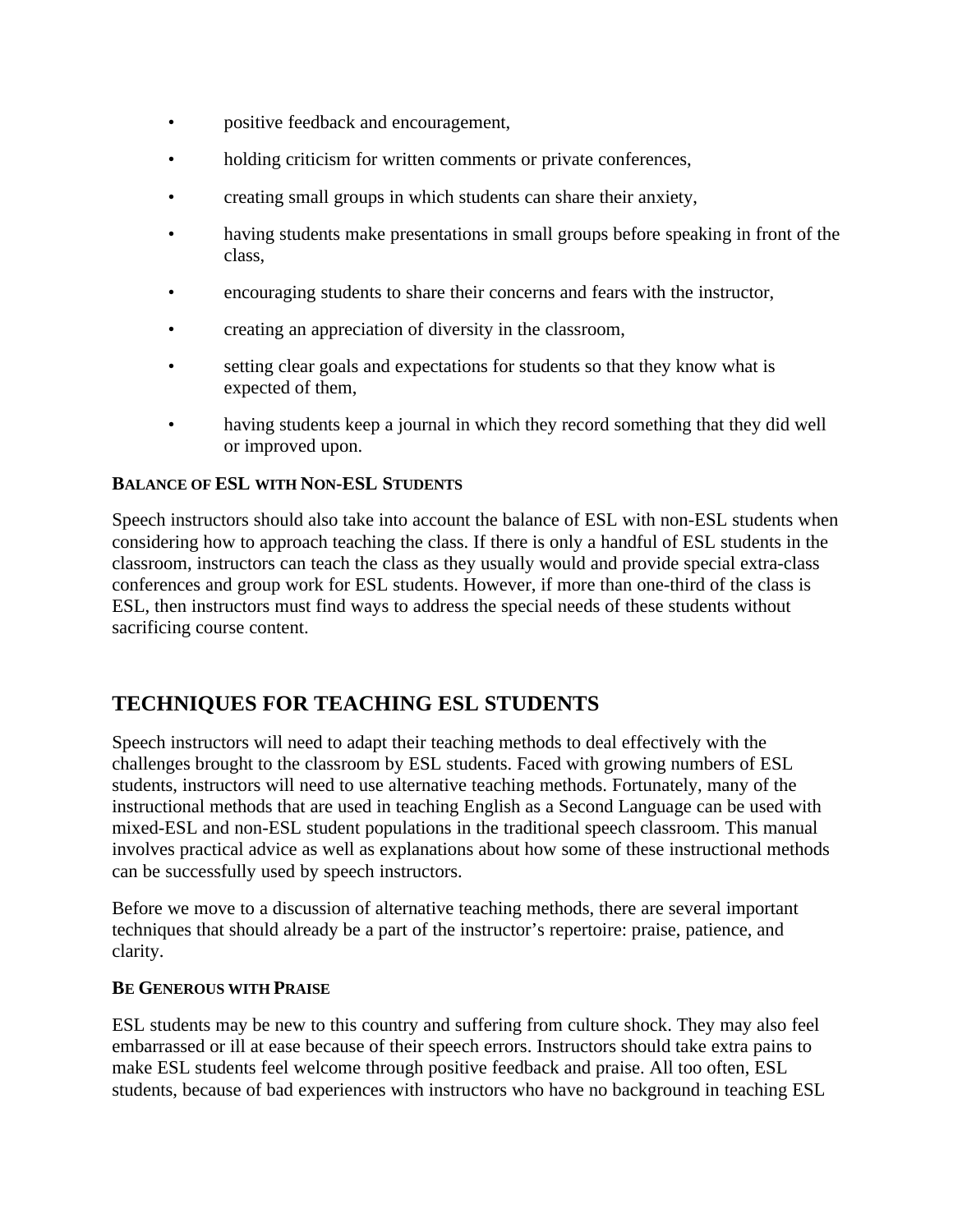students, believe that instructors are prejudiced and do not care about their welfare. Instructors should show ESL students that they care about their development by speaking with them after class and during office hours. Personal concern from the instructor is one of the biggest motivating factors in working with ESL students.

#### **BE PATIENT**

Instructors need to reach out to ESL students to get them to participate in class. ESL students may never volunteer comments or ask questions unless the instructor calls on them. The instructor needs a lot of patience and skill in dealing with the verbal responses of ESL students and should avoid jumping to another student for a quicker answer. Instead, instructors might ask their students to help each other phrase or paraphrase their questions or responses. Instructors should compliment students when they make an effort to participate in class.

#### **BE CLEAR**

Instructors need to ensure that ESL students understand them. Often ESL students will sit politely in class, feigning interest and understanding, when they do not understand what the instructor or fellow students are saying. To assist the listening comprehension of ESL students, instructors should

- preview and summarize material.
- use clear transitions when speaking.
- use gestures, facial expressions, posture, and body motions to clarify meaning.
- vary their volume and intonation, speak more slowly and clearly, and use pauses to help ESL students process information.
- put homework assignments in writing on paper or on the board.
- rephrase complex ideas and restate key words and concepts.
- avoid idiomatic or colloquial language.
- use analogies and examples ESL students will be familiar with.
- check to see that ESL students understand by asking questions or giving short quizzes.

Many ESL students believe that they have to comprehend every word that they hear. Native speakers do not; they are familiar with filling in gaps in meaning. The best way to help ESL students with this problem is to reduce listening-related anxiety in the classroom.

#### **ALTERNATIVE TEACHING METHODS**

#### *Creating a Multicultural Classroom*

Instructors should view the presence of ESL students in the classroom as an opportunity to create a truly multicultural learning environment. ESL students may have frames of reference,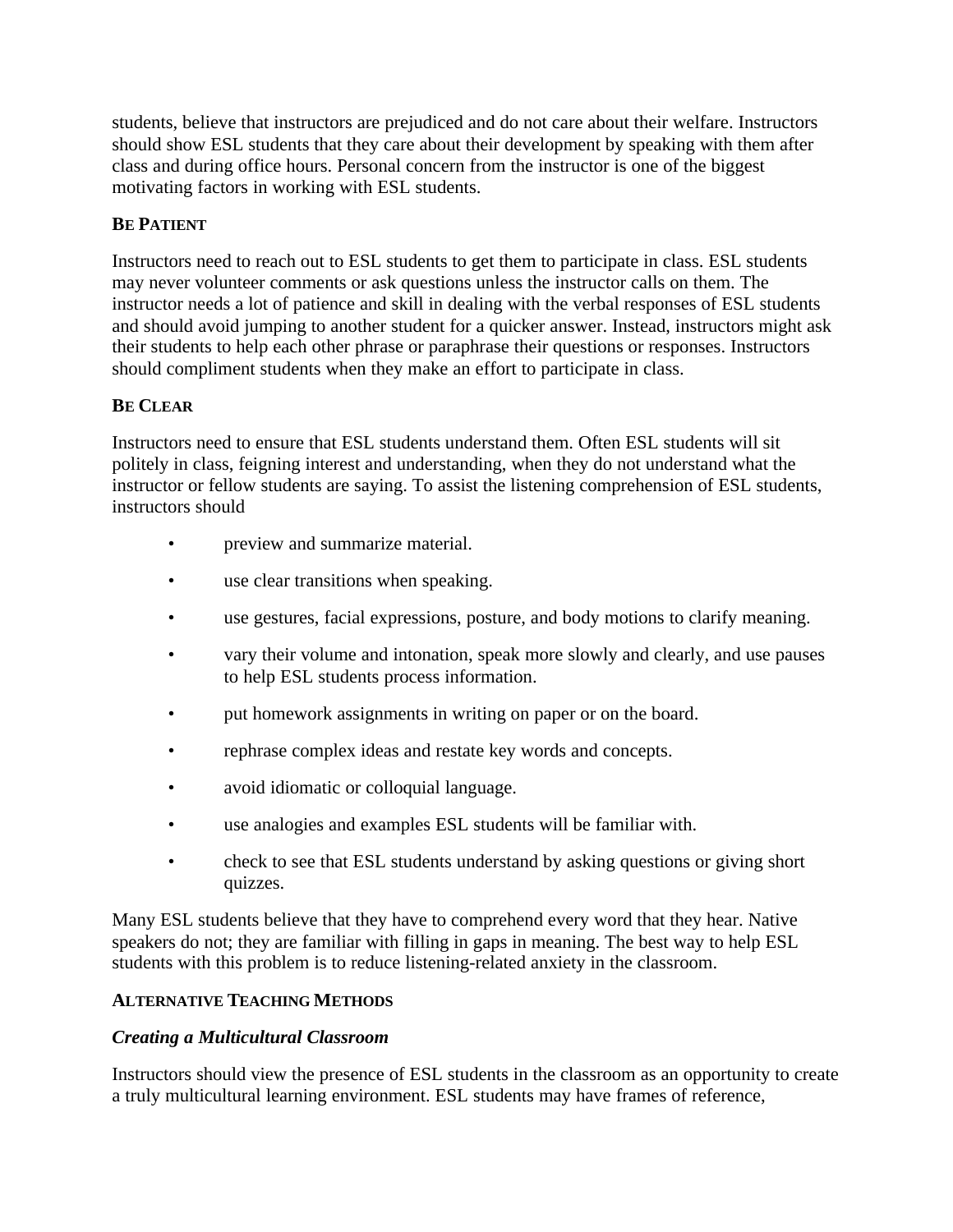rhetorical traditions, and language usage that are different from one another and from the mainstream U.S. culture. Students should try to understand and appreciate the differences within their classes rather than ignoring them. Students born in the U.S. need to know more about the ESL members of their audience to successfully adapt their speeches. Similarly, ESL students need to learn as much as they can about mainstream U.S. culture and the other cultures represented in their classes.

The welter of terms—native, nonnative, ethnicity, race, cultural, sociocultural, multicultural, diversity, demographic groups, etc.—can be very confusing. Simplify the discussion of demographics by adopting one term, such as "culture," to refer to groups distinguishable from one another by such factors as race, gender, or ethnicity. Make it clear that all students are part of the mainstream U.S. culture but that many have affiliations with one or more other cultures within it.

Sharing experiences, beliefs, traditions, practices, and features of the various classroom cultures enhances appreciation for diversity. Consider assignments on multicultural topics and some which involve visits to cultural events, museums, lectures, or places of interest in the nearby community. In addition to speeches and group exercises in which students share aspects of their cultures, instructors might want to encourage multicultural discussions of representative speeches from among the cultures represented in the class.

Issues of cultural diversity can leave ESL students feeling confused and lost in their new culture, and mainstream U.S. students feeling threatened. It is important to keep class discussions focused on the commonalities between the mainstream U.S. culture and the cultures represented in the classroom. Instructors should accentuate the positive elements of multiculturalism and focus class discussions on the role that communication can play in creating smooth relationships among cultures.

# **Suggested Multicultural Activities and Assignments:**

- 1. Invite to the class speakers from the campus and nearby community who represent the students' various cultures.
- 2. Assign a speech of explanation about an object that is indigenous to a given culture.
- 3. Assign compare-and-contrast speeches in which students use a picture or object from their culture and compare it to a similar one in the mainstream American culture.
- 4. Have students conduct Learning Styles Inventories of their classmates. (These inventories can be found in Reid (1987), and Oxford et al. (1991).)
- 5. Lead cultural discussions sparked by videotaped speeches or Learning Style Inventories.
- 6. Have students act as "cultural ambassadors" who deliver speeches designed to increase appreciation and understanding of other cultures.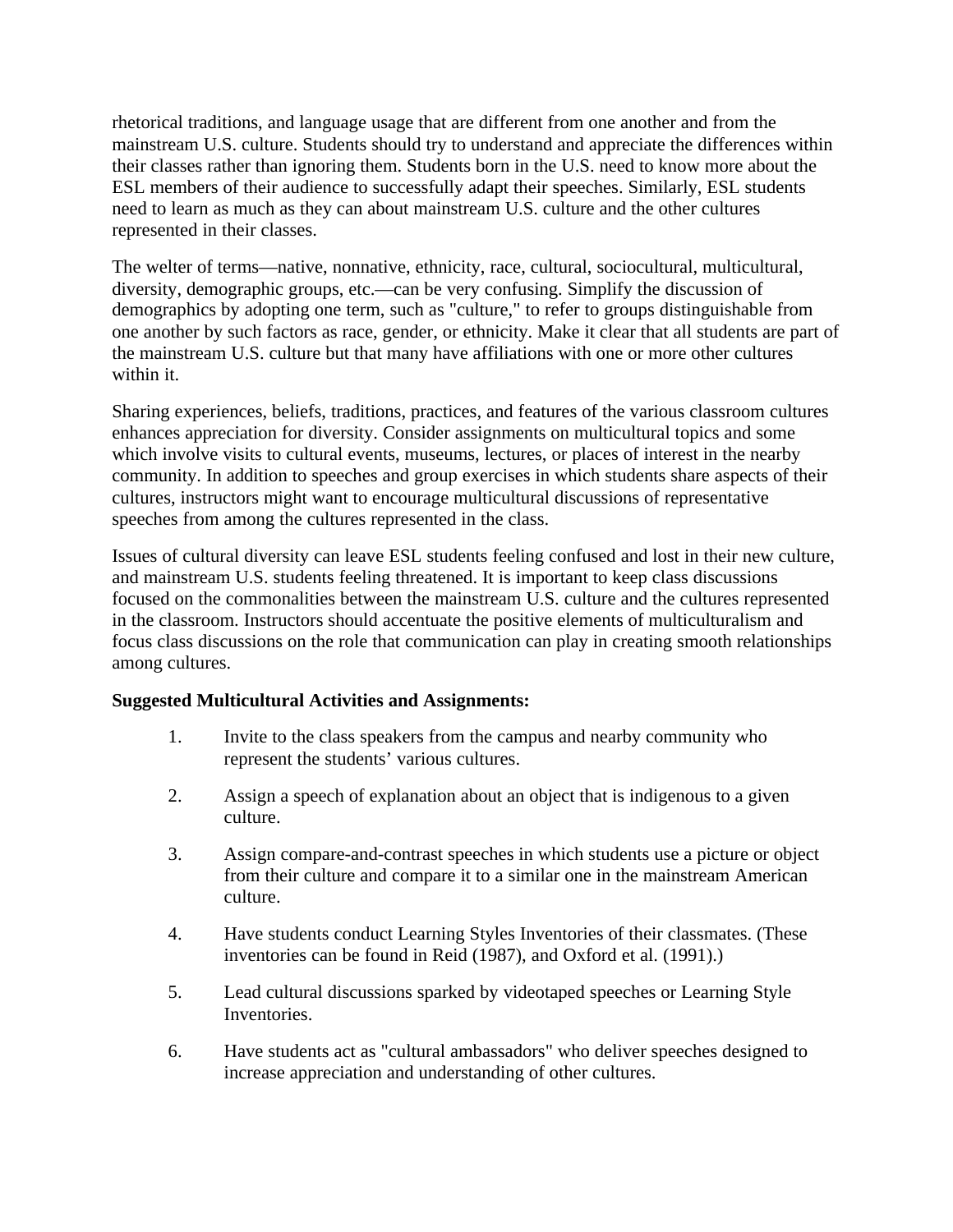- 7. Have panel presentations by students, grouped according to their cultures, on a topic relating to their culture, e.g., "The Music of the Caribbean," "Chinese Festivals," etc.
- 8. Assign informative speeches that are based on a trip to a natural history or ethnographic museum in which each speaker is responsible for reporting on the exhibits of a particular culture.
- 9. Assign a speech in which students discuss folk tales or stories that are part of their culture.
- 10. Assign a speech of demonstration on some aspect of the student's culture, such as food, dance, music, art, drama, or crafts.
- 11. Assign a speech of description on one's hometown.
- 12. Assign persuasive speeches that describe serious issues facing the people of cultures represented in the class.
- 13. Assign a speech of tribute to a famous person, living or dead, chosen from the student's culture.

# **CREATING A STUDENT-CENTERED CLASSROOM**

The instructor's most effective method of addressing the challenges presented by ESL students is to create a student-centered classroom. The traditional role of the instructor as authority figure and source of all learning stifles communication. ESL students need as much opportunity as possible to speak in class in order to develop communication skills and fluency. The role of the instructor should be that of a facilitator who orchestrates the many activities in the classroom. The instructor should also be a diagnostician, helper, advisor, and coordinator.

# *Self-Monitoring*

Instructors should encourage students to take more responsibility for their learning by teaching them how to monitor their own speech production. Instructors have limited time and cannot be responsible for all the learning that takes place in the classroom, but they should provide ESL students with the tools to identify and correct speech errors that interfere with listener comprehension.

# *Dialogue Tapes*

Instructors might consider having the students keep dialogue audiotapes as the speech counterpart of the written response journal. The tapes allow students an additional opportunity to express themselves orally in English; provide a means of communicating privately with the instructor; and offer students an auditory mirror for monitoring their speech production. They are especially useful for recording practices of class presentations.

Dialogue tapes are kept throughout the semester to provide a cumulative record of the student's progress. The instructor should collect the tapes periodically and make recorded and written comments to the student. Because dialogue tapes require a lot of the instructor's time, they are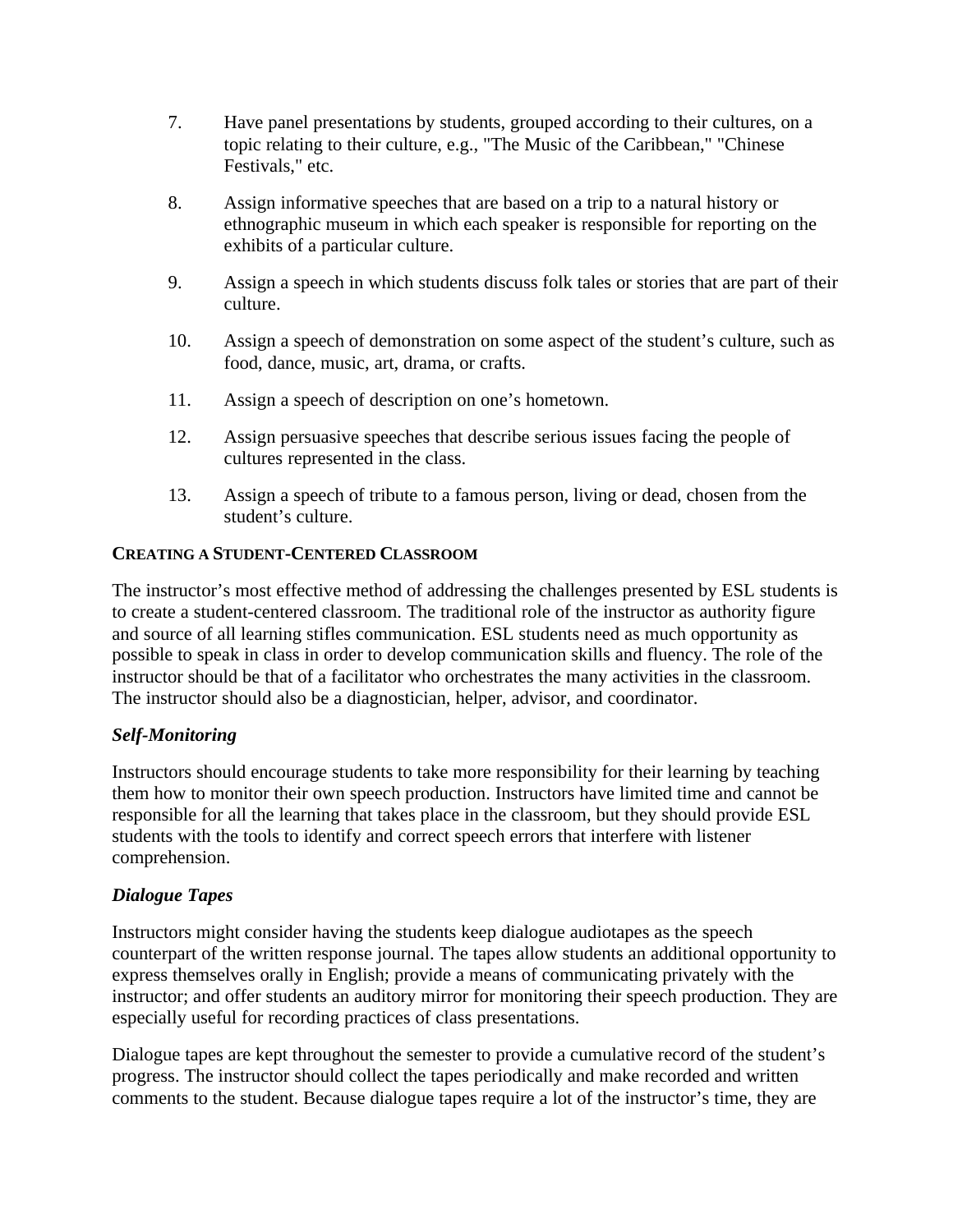most useful when there are only a few ESL students in the classroom. They can also be used on a voluntary basis for students who really want additional help with their speeches.

# *Language Logs or Class Journals*

Students should use language logs or class journals for writing down new vocabulary words, word pronunciations, and examples of grammatical usage that they hear inside and outside of the class. Students can periodically share material from the logs with their peers and write in them their personal speech goals and periodic assessments of their progress.

# *Small Groups*

The best way to manage a public speaking classroom in which more than one-third of the students are ESL at varying levels of proficiency is to engage the class in small group exercises. Participation in small groups assists ESL students in gaining fluency through frequent practice. Interactive small-group work often lessens student anxiety about presentations. It is sometimes more interesting and more motivating for students. Moreover, communication apprehensive students are more likely to speak up in small groups than they are in front of the whole class. Within the group, students can monitor, correct, supply words, encourage, make suggestions, review, and critique each other.



A group of from two to eight works best. Groups should be put together based on the purpose of the assignment. For assignments such as pronunciation practice or panel presentations, instructors might want to group students by culture with ESL students grouped according to country of origin. There are, however, several problems with this type of grouping. First, students may decide to speak their native language. This can be avoided by appointing a gatekeeper who reminds students that they are to speak English or incur infractions for not doing so. Second, students with the same first language, who are at the same level of proficiency, may have difficulty hearing and correcting each other's speech errors. Third, ESL students should be encouraged to socialize with mainstream U.S. American students, which the cultural groupings would not allow.

For most assignments you will want to consider mixed groups of ESL and non-ESL students. The benefit of such groupings is that the more proficient students can assist the instructor. Carefully consider putting together groups so that there is a balance between the various cultures and levels of language fluency. Also, consider putting different students in the groups each time so that everyone gets to know one another.

# **Setting Up Assignments for Small Groups**

The following guidelines will help in forming groups:

- Announce the assignment before students form groups. After groups are formed, their attention is focused on each other rather than the instructor.
- Make sure there is a clear task for each assignment.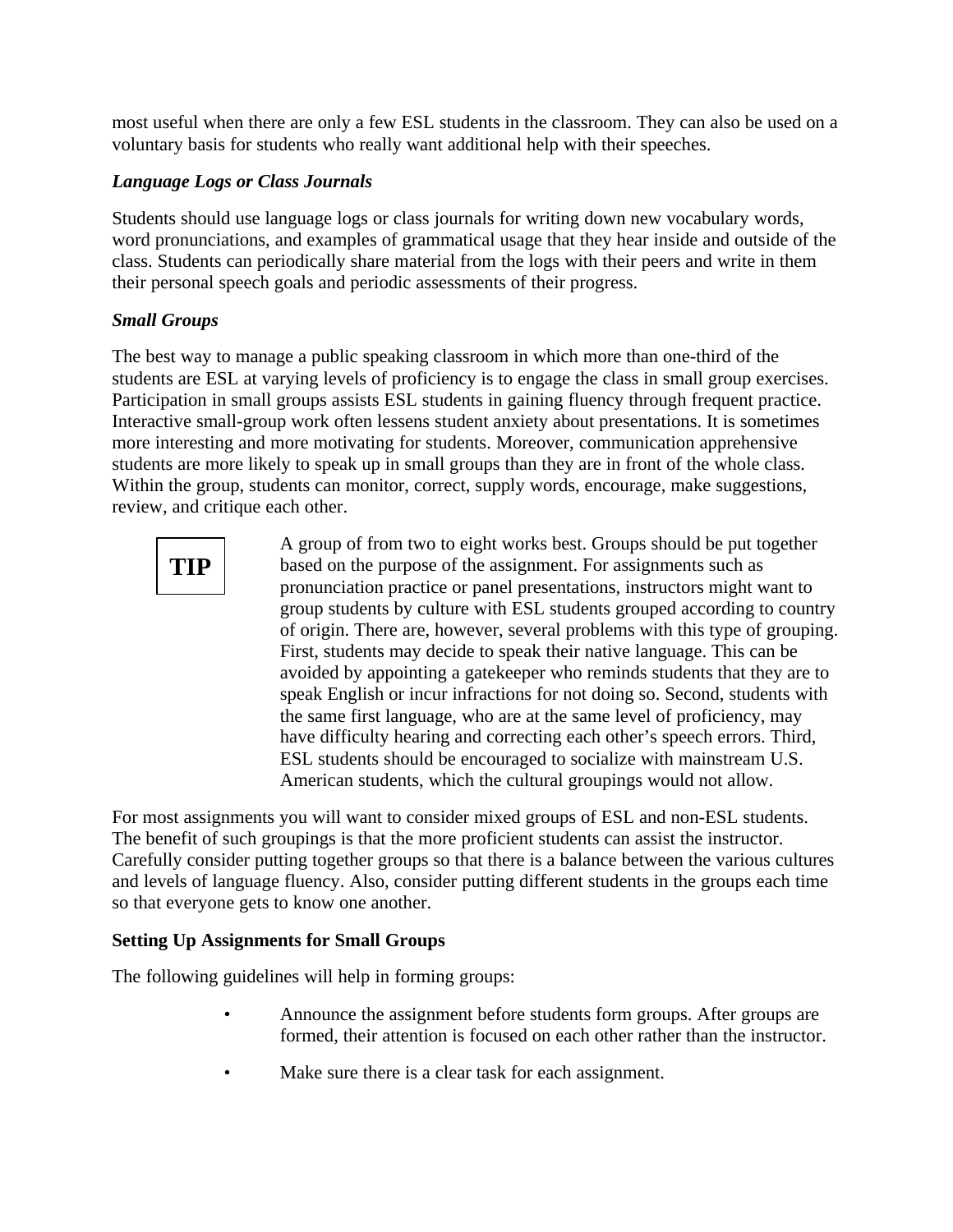• Have the groups assign roles, e.g., timekeeper, note-taker, chairperson, reporter, etc.

# *Peer Monitoring*

The use of small groups facilitates the practice of peer monitoring and peer review. Group work can be used for peer monitoring of pronunciation errors and peer review for outlining speeches. Many students complete their formal outlines without reviewing them for mistakes. Peer reviewers should troubleshoot each other's outlines for mistakes in grammar, spelling, language appropriateness, and vocabulary. Instructors might consider providing a checklist of the most common grammatical errors made by ESL students. In addition, students might be encouraged to write short analyses of their own or others' formal speech outlines according to a series of questions provided by the instructor.

# **PROMOTING ACTIVE LISTENING SKILLS**

Speech instructors have a responsibility for assisting ESL students in developing listening skills. They might consider having students alternate written critiques of their listening with written critiques of student speeches. Listener critiques help students to appreciate the important role played by listening in the communication process and assist them in recognizing problems in their listening behavior. Listening is not just attending to spoken verbal meaning, it also involves attention to paralinguistics. The instructor might consider playing videotaped examples of speeches in order to show how facial expression, gesture, posture, and action modify the meaning of verbal discourse. Instructors might also wish to turn off the picture so that students can hear how stress, intonation, rhythm, etc., are used to create meaning.

Because listening behaviors are culture specific, ESL students need to learn listening feedback cues which convey attention and interest. Instructors may wish to have ESL students identify specific behaviors (i.e., eye contact, facial expression) that characterize listening behavior in their cultures and contrast these with listening behavior in the United States. Instructors might also assign an exercise in modeling listening behavior in which two U.S. American students engage in a conversation in front of the class. One student tells a story and the other expresses interest or lack of interest through eye contact, body posture, gestures, and facial expressions.

ESL students also need listening practice outside the classroom. A good listening exercise for ESL as well as non-ESL students is to have them watch the evening news for thirty minutes each night and keep records of their listening in their journals. For example, they might be asked to be attentive to the nonverbal aspects of the newscaster's speech. You might also assign a speech built around a newscast format.

ESL students need help with listening comprehension because they often do not have the language skills to process all of the information they receive. Students may need to be taught how to facilitate discussions by asking for information, clarification, verification, opinion, and correction.

# *Asking for Information*

Often ESL students need to be taught how to obtain information by asking Who, What, Where, When, Why, and How. Many have a problem with the correct use of the helping verb "do" when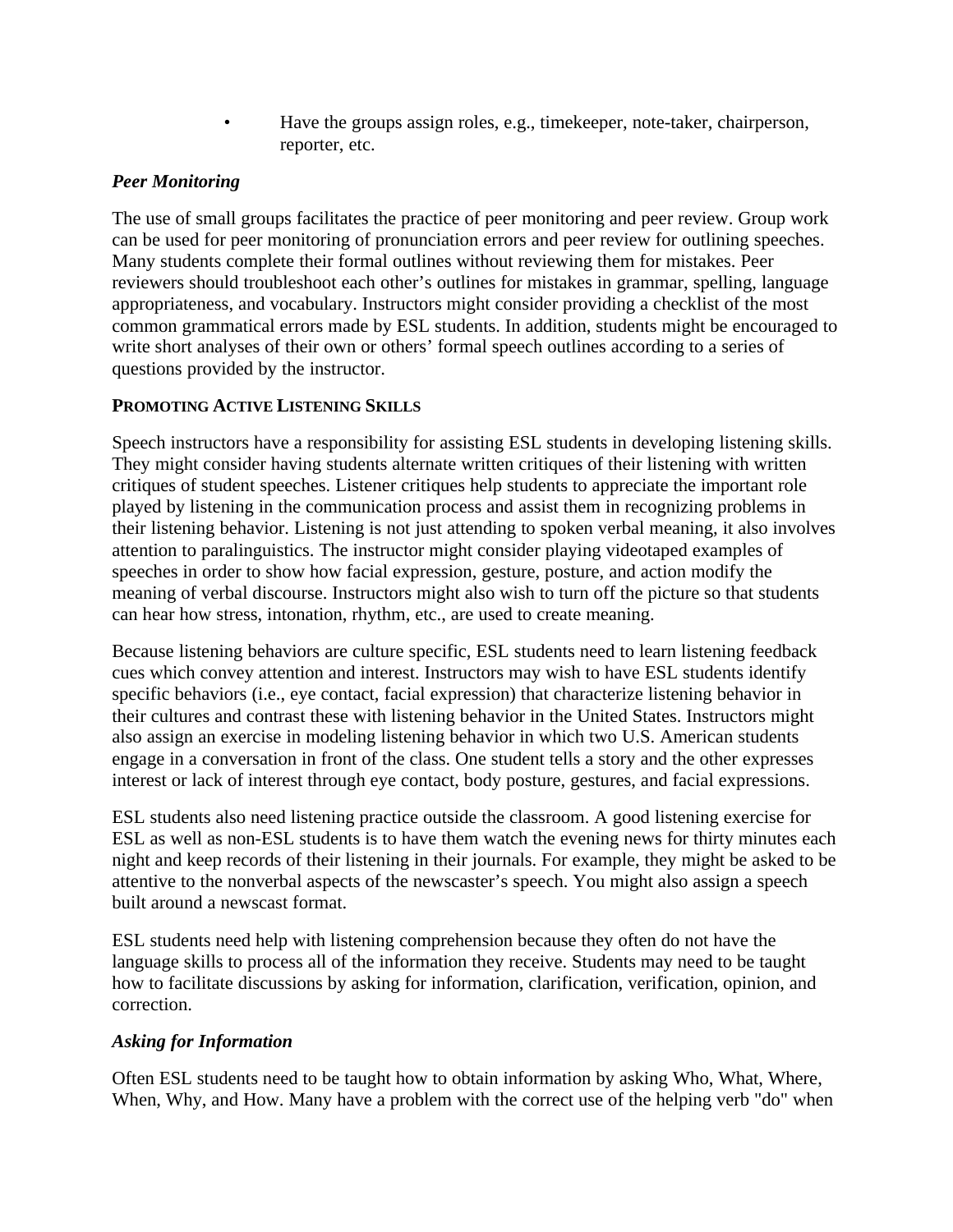asking questions in the present tense:

How do you say . . . in English?

Where do I buy the book?

Where does she work?

#### *Asking for Clarification*

Questions for clarification are used when an ESL student asks someone to slow down, rephrase, repeat, or explain information that has not been understood:

Would you please speak more slowly. Would you please repeat that. I'm sorry, I didn't understand you. Did you say . . .? What does . . . mean? I'm not sure whether . . . I heard that . . .

# *Asking for Verification*

Questions for verification are used when a listener wants to check on whether something is correct:

Did I hear you say. .? I heard that . . . The information I read said that . . . Is the article in Time magazine? *Asking for an Opinion*

Questions seeking an opinion are used when a student wants to get someone's views or position on a topic:

In your opinion . . . What do you think . .? What is your position on  $\ldots$ ? Don't you think . .?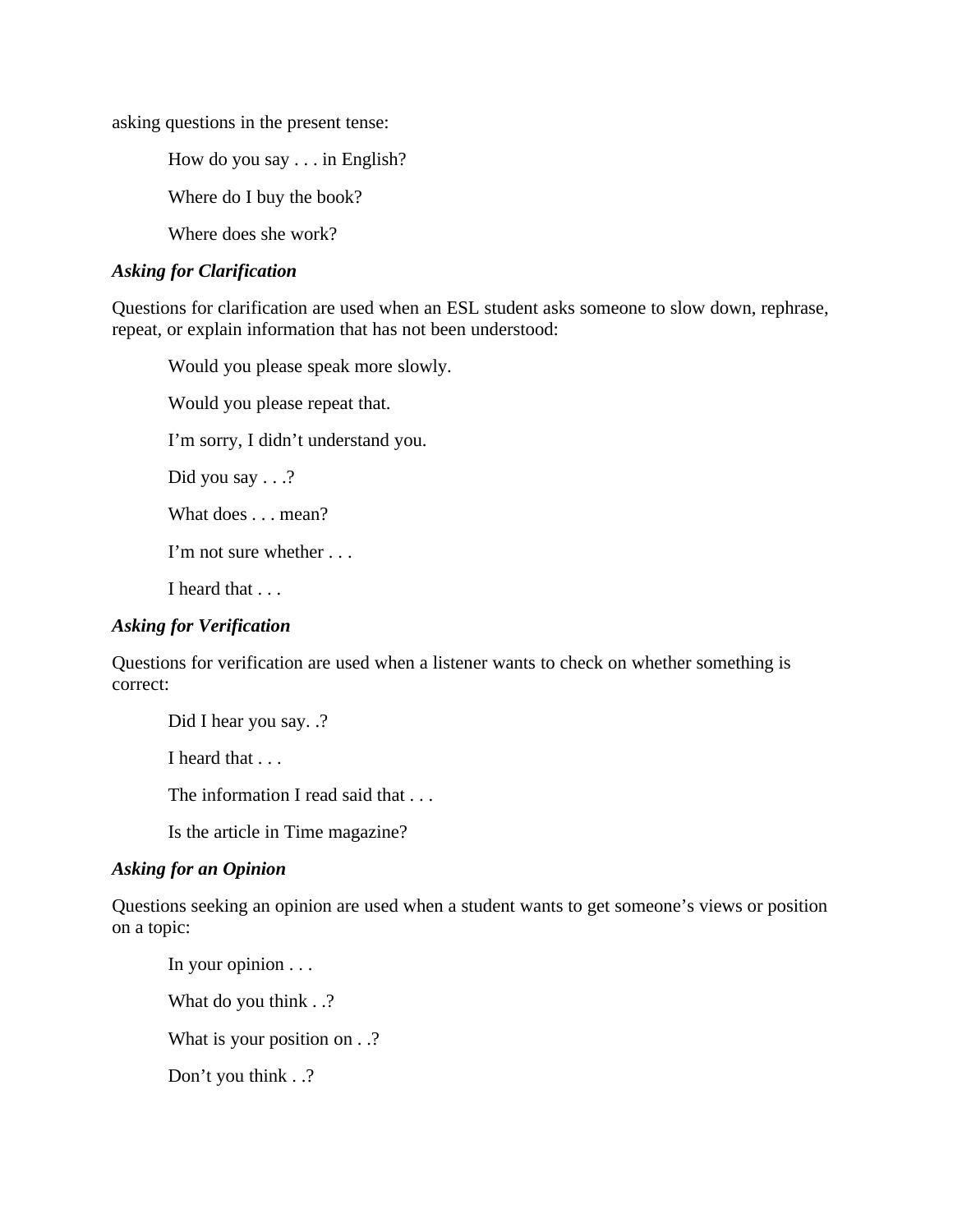# *Asking for Correction*

ESL students should be encouraged to ask more proficient students to correct severe speech errors with questions such as the following:

Would you please tell me how to say . . .

Would you please help me with my pronunciation of . . .

Did I say that correctly?

# *Using Modeling*

Modeling is a teaching method based on learning through imitation. Hearing appropriate speech provides ESL students with a type of understanding that explanations only can approximate. Be sure ESL students have a wide range of speech acts to model. Ask them to listen to weather reports or the news to learn new vocabulary and pronunciation. Play tapes of speeches far ESL students to model.

# **PRONUNCIATION**

Pronunciation is a term that refers to how words are spoken in context. It includes the articulation of the individual sounds of a language as well as how those sounds are connected, accented, and varied in pitch. It also includes the rhythm characteristic of a language. The accents of ESL students usually follow the patterns of pronunciation of their first language. Accents may be a unique and valued feature of an individual's speech. However, if they interfere with communication, the student's goal should be to soften the accent.

#### **SHOULD PRONUNCIATION BE TAUGHT?**

A lack of intelligible pronunciation sometimes makes the speech of ESL students difficult for others to comprehend. While some ESL students may have an opportunity to take a voice and diction course, for others the public speaking course may be the only place where they will get help in this area. In recent years the focus of public speaking courses has been more on the content of speeches than their delivery. As the number of ESL students with pronunciation problems grows, one of the central concerns of ESL speech instructors should be: "What can I do to help ESL students with pronunciation?" In answering this question, instructors should consider (1) their willingness and ability to devote time inside and out of classes to pronunciation work; (2) the number of ESL students in the class; (3) the severity of pronunciation problems; and (4) the availability of language tapes and other materials.

For instructors who decide to take on the added task of addressing the pronunciation problems of their ESL students there are a variety of approaches and strategies that can be used.

#### **DIAGNOSTIC TESTING**

The first step in working with pronunciation problems is to identify the major mispronunciations of each ESL student in the class. This may be done through diagnostic testing. Have students record initial speech samples on individual tapes and establish goals for improvement with each student. As the term progresses monitor the student's progress. The diagnostic should be kept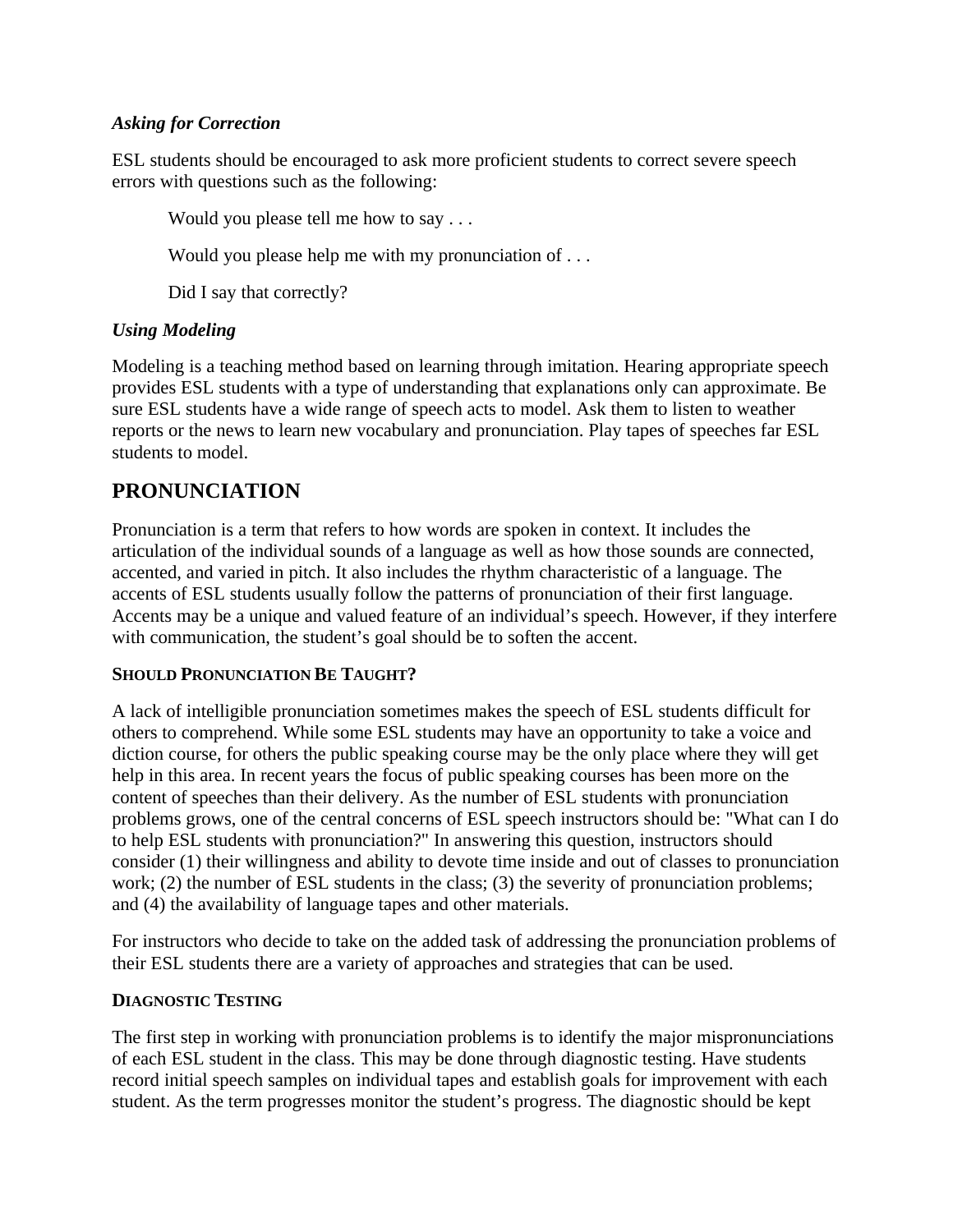until the end of the term so that progress can be measured by the instructor and observed by the student. Diagnostic testing enables instructors to personalize their instruction with each ESL student.

Have students record a uniform speech sample from a pronunciation textbook or a passage from the text used in the class. Having each ESL student record the same passage makes it easier for the instructor to diagnose the sample. However, because a reading sample does not capture spontaneous speech, you should also have ESL students record their answers to a series of questions about their education, amount of English study, and motivation for learning English. You should also have them record an impromptu sample in which they speak briefly on a topic that interests them. **TIP**

In analyzing the sample, the instructor should write down the student's strengths and weaknesses, problems they have with specific sounds, and problems with rate, volume, intonation, stress, and rhythm. This diagnosis should be kept throughout the term to update and monitor student progress.

# *Setting Goals*

When diagnostic testing is completed, the instructor should schedule conferences with each student to identify problems and set goals for improvement. Instructors should find out what the students believe needs immediate improvement and work on these problems first. In selecting which problems to monitor and correct, instructors should consider whether the problem impedes communication, is recurring or isolated, affects the student's ethos, or can easily be corrected. In the diagnostic conference, the instructor should play the tape, stopping after each sentence, and ask the student to identify errors. If the student doesn't hear an important error, the instructor should point it out. The instructor and student should target specific pronunciation problems and not try to correct everything at once. Periodic monitoring and resetting of goals should be done by the student and the instructor throughout the term.

# *Targeting Problems*

The most common method used by instructors to address the pronunciation errors of ESL students is to target six to eight problem sounds. In selecting the sounds to target, the instructor should consider the frequency of occurrence of the problem sound in spoken English. For example, *t* is a frequently used English consonant and should be targeted if the student has difficulty with its pronunciation.

The instructor with limited time will find that it is better to focus on the articulation of consonants than vowels. Consonants are easier to correct and are where the greatest problems with intelligibility occur.

Most ESL students will experience some level of interference with the following consonants: voiced *th*, unvoiced *th*, *r*, *ch*, soft *g*, *p*, *t*, *d*, and *k*.

# **USING AUDIOTAPE FOR PRACTICE**

Students can be taught to monitor their production of target sounds using audiotapes. Ideally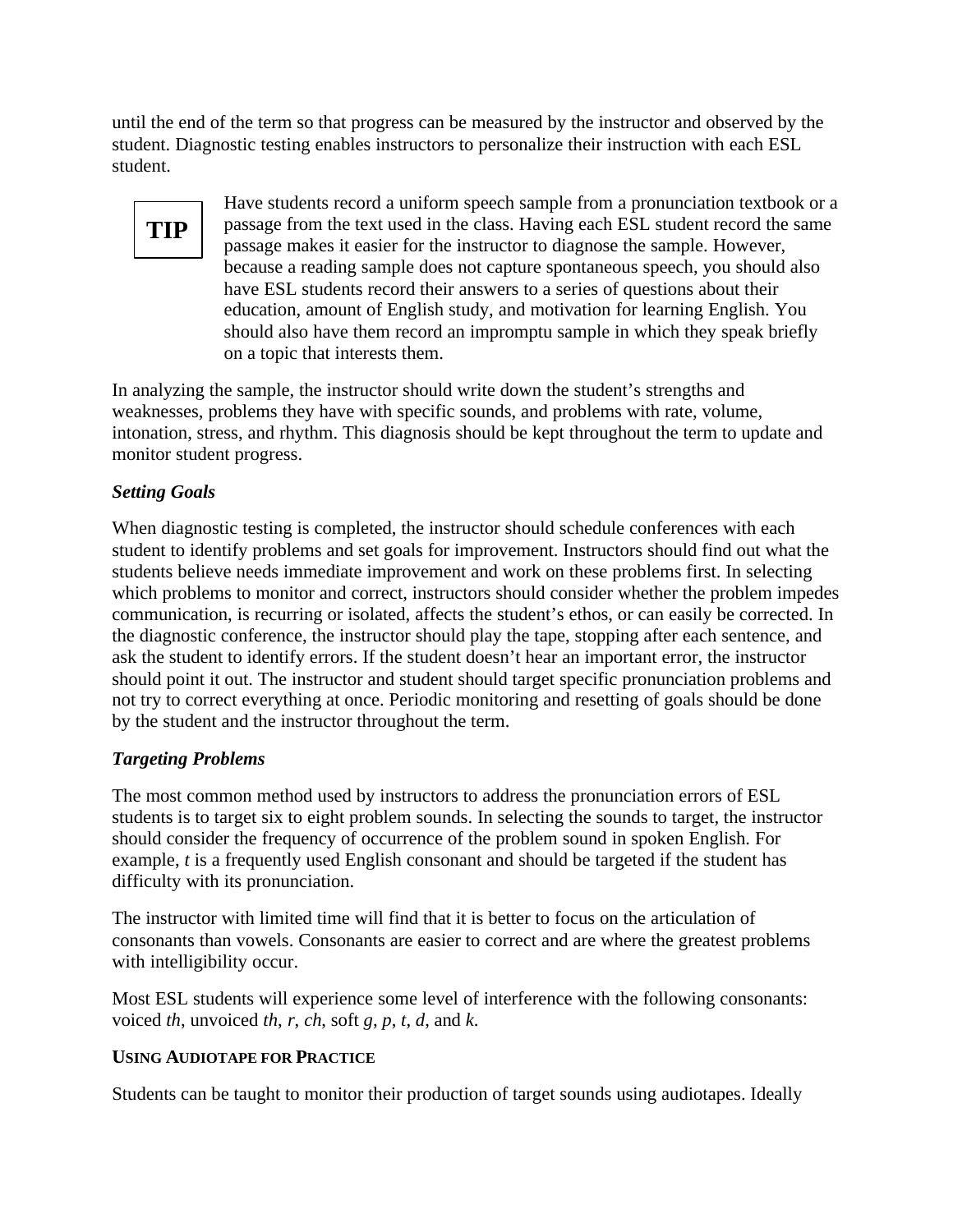students should be able to listen to and discriminate target sounds on tapes. In sessions with the instructor, students can learn to model the production of target sounds by watching the mouth movements in a mirror and feeling the movements of the sounds. Students can tape these sessions. During practice, students should be encouraged to exaggerate the correct production of target sounds.

The mechanicalness of such drill work lacks the authenticity of spontaneous speech and is not very motivating. Reading speeches and passages from literature or poetry creates more interest than repeating sentences out of context. Drills should be used as only one part of an overall approach to pronunciation correction for individuals who want and need such work. Ideally, pronunciation work is best done as a part of actual speaking tasks.

#### **SPEECH PATTERNS**

While proper articulation of sounds is important, instructors must also address problems of stress, rhythm, and intonation. The meanings of speech are context-dependent, that is, the individual sounds are altered according to their position within the flow of words as manifested by stress, rhythm, and intonation.

#### *Stress*

Improper stressing of syllables is one of the major reasons why the speech of ESL students is often difficult to understand. A key to successfully speaking English is the student's ability to identify what syllables should be stressed.

Stress indicates the important word in a phrase or sentence, as in:

I went to the party, YESTERDAY.

WHOSE party?

My friend SALLY'S party.

The stressed words identify the important information. In spoken discourse stress is indicated by pitch changes, vowel lengthening, and volume. Unstressed words are spoken at a more rapid rate, with less volume and elided vowels.

# *Rhythm*

Spoken English consists of regularly recurring patterns of stressed syllables. Improper rhythm is a major reason why some ESL students are difficult for U.S. American listeners to understand.

# **TIP**

ESL students may have difficulty hearing the stress patterns of English and understanding how its speakers create meaning. Have ESL students listen to examples of recorded speech for stress patterns and model these patterns on their dialogue tapes. They should also look up in a dictionary the stress on syllables in words that they are unsure of.

#### *Intonation*

Intonation is the musical pattern of pitch changes within speech. Most ESL students transfer the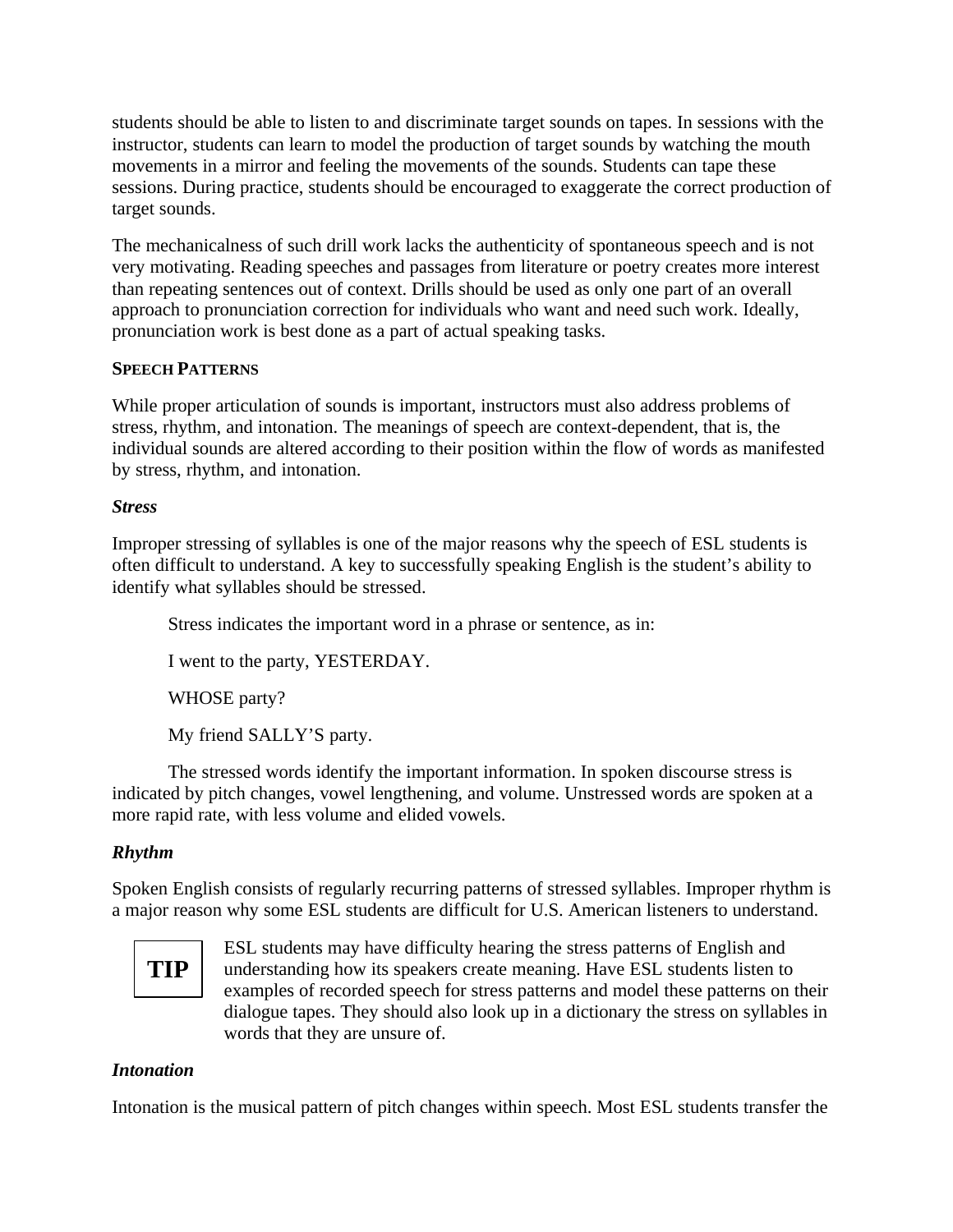pitch patterns and rhythm of their mother tongue to English. They may need to learn to hear and reproduce the intonation patterns of U.S. English to be more intelligible. English intonation patterns are used to contrast new and old information and show the beginnings and ends of thought units.

Instructors should concentrate on the most frequent intonation patterns:

Rising/falling intonation at the end of sentences: "It's six o'clock,"

imperatives: "Sit down!"

and

in questions: "Where is she?"

# *Thought Units*

ESL students may need to be taught how to divide speech into thought units and should understand how these units contribute to the meaning of speech. Many ESL students pause in the middle of thought units instead of at the end of them, speaking in a "halting style." They need to learn how to link words within thought units so that their speech flows smoothly to U.S. American ears.

It is best to work on pronunciation as part of speaking assignments. When students rehearse and record speeches on their tapes, they should monitor their articulation, rate, stress and rhythm, and intonation, along with selected sounds.

# **FORMAL VERSUS INFORMAL LANGUAGE**

Vocabulary and word choice are an essential aspect of correct speaking. ESL students may have difficulty with the appropriate language style for specific contexts, for example, differentiating formal and informal language. Some cultures, such as Chinese and Russian, place a high value on formal language, while others, such as Hispanic cultures, use language more informally. ESL students may not know that the informal expressions they pick up in conversations with U.S. friends may not be appropriate to public speaking. ESL students should be made aware that public speaking generally requires a somewhat more formal use of language than conversation. Chinese and Russian students, however, may need to work on using less formal language so they do not sound stilted. Instructors should temper their use of slang, idioms, and colloquialisms in class presentations because these may be confusing to ESL students.

# **LISTENING AND PRONUNCIATION**

Many students lack the ability to hear errors in their pronunciation. ESL students need to develop a clear sense of target sound, stress patterns, rhythms, and intonation. They should then learn to hear how their speech differs from the target. Instructors can help students discriminate sounds through modeling and taped practice. Tapes provide an opportunity for students to listen for targeted pronunciation in their speech samples. In conferences the instructor can play back the tape and pause after each thought unit, asking, "Was that correct?" "How should it sound?" At the end of the session, the instructor should summarize the student's progress and set future goals.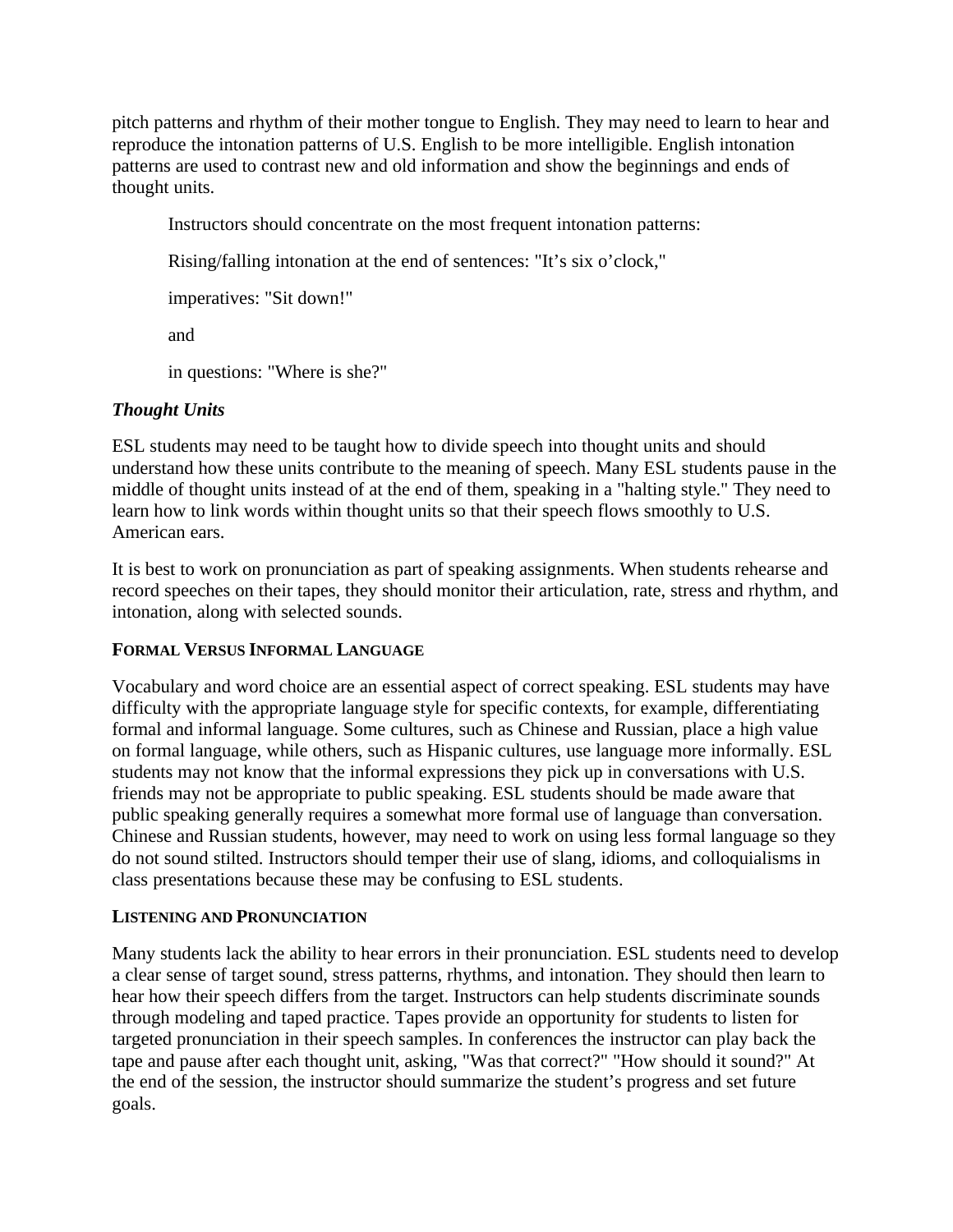#### **PRONUNCIATION TEACHING METHODS BASED ON NUMBER OF ESL STUDENTS IN THE CLASS**

## *Small Number of ESL Students in the Class*

If there are only a few ESL students in the class, the instructor might do the diagnostic taping in class, then meet with the ESL students during office hours to identify major speech problems and set goals for improvement. Students themselves should be responsible for monitoring their progress on tapes.

#### *Large Number of ESL Students in the Class*

For a class with a large number of ESL students the instructor might do diagnostic taping to identify speech problems. Introduce the ESL students to the equipment and the basics of pronunciation in group conferences, then set up peer groups in the classroom to work on improvement.

#### **PEER GROUPS**

Peer groups can facilitate the teaching of pronunciation in a mixed class of ESL and non-ESL students. Peer groups recreate the small schoolhouse model of teaching in which students of varying ability levels are grouped together, with more proficient students handling some teaching. Peer group work should involve about twenty to thirty minutes of class time every other week for work on speech problems.

A peer group might include two or three students whose spoken comprehensibility is poor, five or six students with some severe speech problems, twelve students with enunciation problems, and five or six U.S. American speakers who need work on delivery. The instructor should distribute exercises to each group with simple instructions, then facilitate and monitor the work of the group.

The instructor should meet with ESL students individually or in small groups to discuss problems, monitor progress, and reset goals. To assess progress, the instructor should have students record a midterm and a final passage on their tapes.

# **OUTLINING**

Structuring is not a linear process for all cultures. Speech outlining is difficult for many ESL students if they come from cultures with nonlinear discourse patterns. Worried about their inability to organize their ideas, many ESL students will want to write out their speeches.

Outlining provides a procedure that approaches how people really organize their ideas. The key ingredient in successful outlining is providing ESL students with a way to organize, analyze, and revise their outlines. Outlining practice helps the ESL student develop ideas through collaborative, group work and peer review.

# **SKILLS NEEDED**

There are five skills ESL students may need special help with: (1) topic selection, (2) research,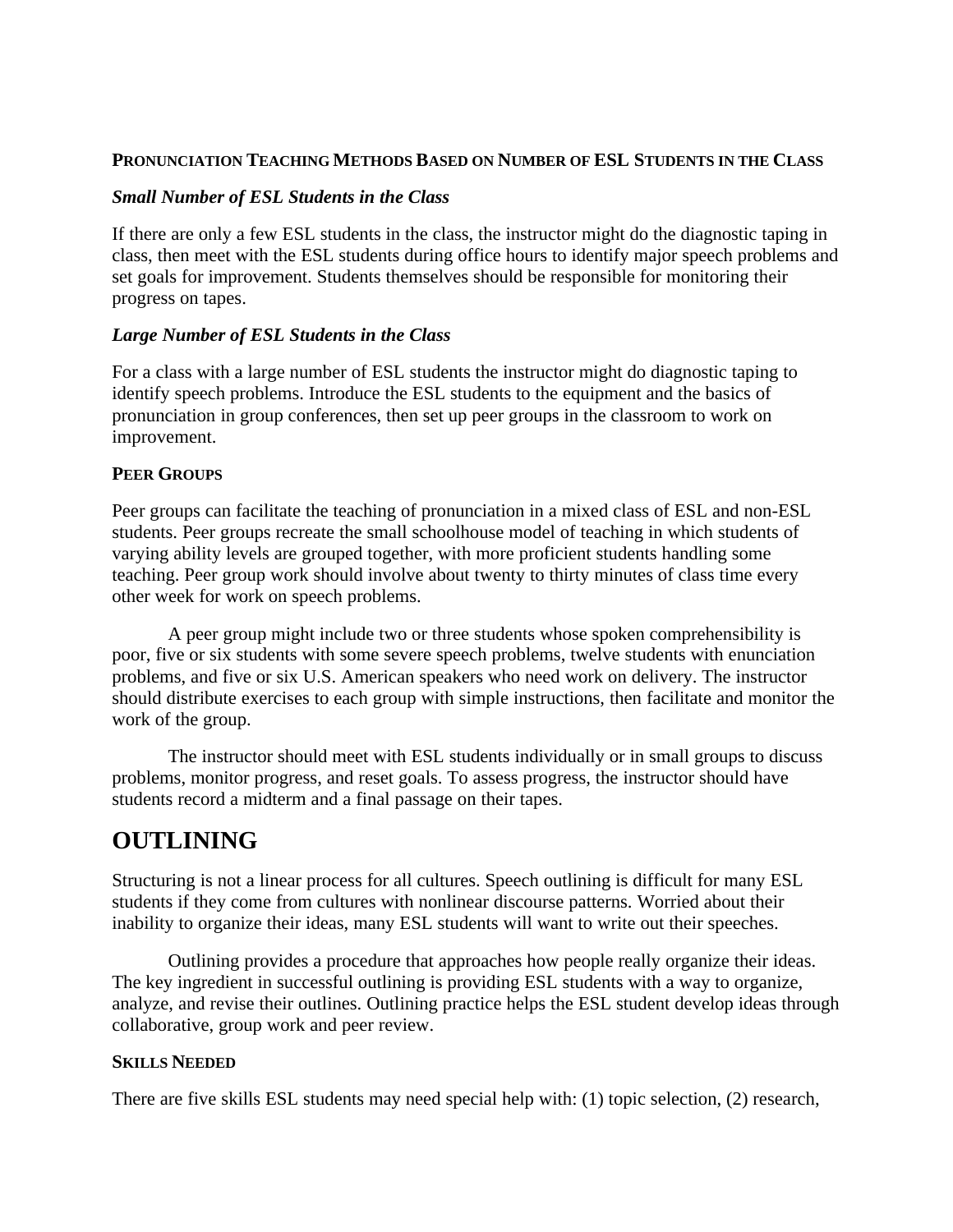(3) outlining, (4) peer review, and (5) revision. Outlining provides:

# *Topic Selection*

Generating topic ideas can be carried out by the whole class, in pairs, in small groups, or by the student working alone. Topic generation methods include charting interests, brainstorming, or idea mapping.

Once ideas for topics have been generated, students can select specific topics and analyze them using the guidelines set forth in Chapter 5 of the text. After topics have been analyzed, students should select one topic based on criteria questions such as: Am I really interested in the topic? Do I know anything about the topic? What do I need to learn? Does the topic satisfy the assignment? Why do I want to speak on the topic? Will my classmates be interested in the topic? What do they already know about it?

At the end of the class session, students should share their selected topics with the class to further refine and clarify them.

Topic generation, analysis, and selection as a collaborative group effort provides input which helps ESL students to understand what is required of them and to assess potential interest in suggested topics.

# *Research*

Using the materials in the text and IRM, have students list their experiences with and knowledge of the topic. Interviewing is a good way for ESL students to gather information for their speeches. It also encourages ESL students to explore the world outside the classroom and improve their English fluency. Consider assigning an interview of a classmate, an authority, or a family member to gather supporting material for a speech.

All students should be encouraged to use the library for research.

# *Outlining*

Students should outline their speeches as a series of drafts, developing from the early stages of working outlines to the final formal outline. Along the way they should be given guidelines for revising their outlines and feedback on their work.

# *Peer Review*

Peer reviews involve having students listen to or read each other's outlines and prepare oral or written responses based on a set of specific questions. Peer reviews help students with the difficult tasks of organizing their speeches, developing their listening and critiquing skills, and developing audience awareness.

Peer review involves the following process:

l. Students listen to or read outlines of speeches to which they respond orally or in writing based on a set of questions that focus on specific aspects of the student's work. For example, the students assist each other with things like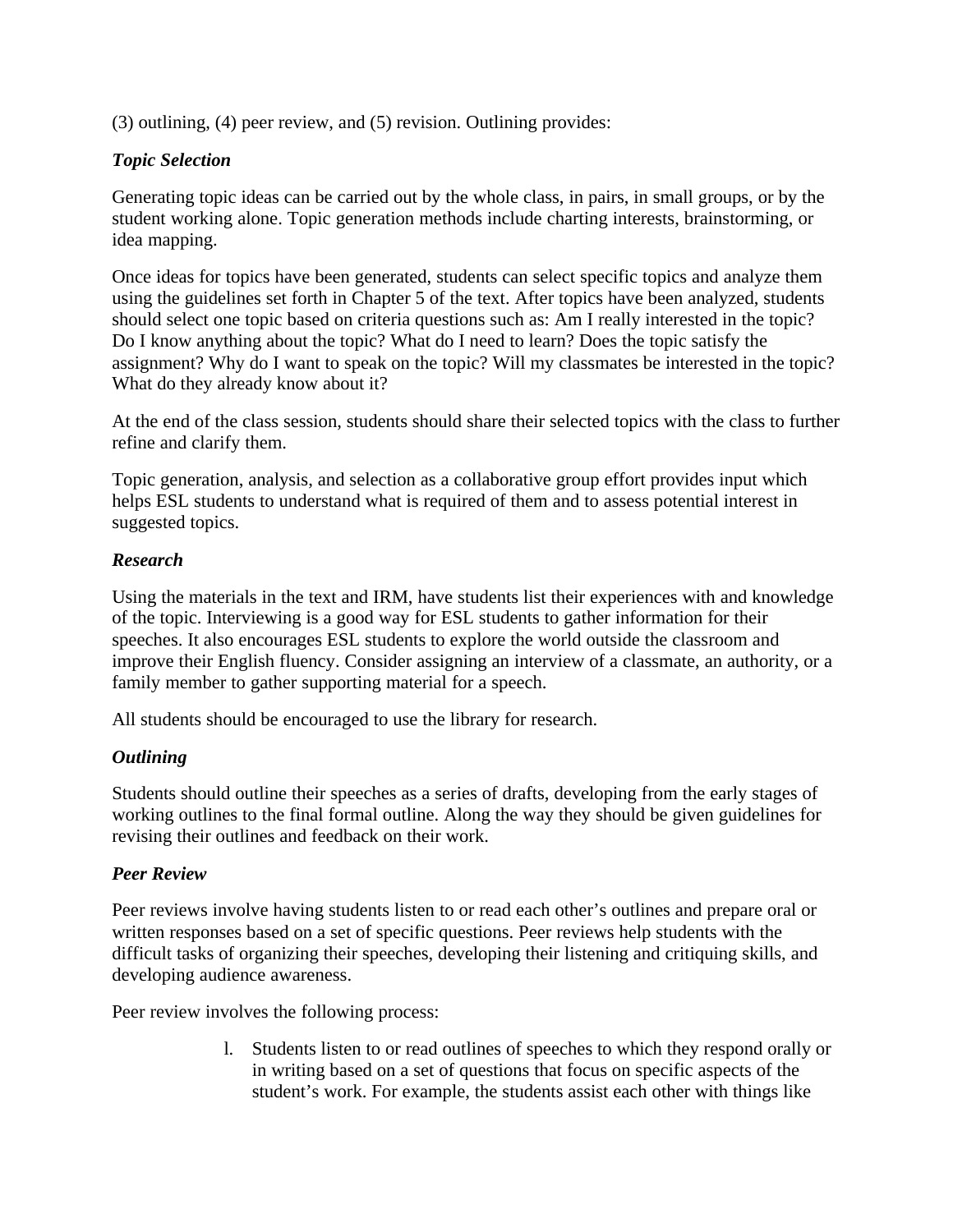phrasing the specific purpose or thesis statement and designating the main points.

- 2. Students then respond to the peer reviews of their outlines and revise them accordingly.
- 3. The instructor checks revised student outlines in relation to the focus questions and makes written or oral comments to the student.

#### *Revision*

Students review each other's final outlines. The revision stage should also involve a grammar check and considerations of the outline format as well as questions on content.

# **Additional Readings**

Arapoff, Nancy. The Writing Process: 20 Projects for Group Work. Cambridge: Newbury, 1985.

Avery, Peter, and Susan Ehrlich. Teaching American English Pronunciation. New York: Oxford University Press, 1992.

Baker, Ann, and Sharon Goldstein. Pronunciation Pairs: An Introductory Course for Students of English. New York: Cambridge University Press, 1990. Includes audiotapes.

Beisbier, Beverly. Sounds Great: Beginning Pronunciation for Speakers of English. Book 1. Boston: Heinle & Heinle, 1994. Includes cassette tapes.

Beisbier, Beverly. Sounds Great: Intermediate Pronunciation and Speaking for Learners of English. Book 2. Boston: Heinle & Heinle, 1994. Includes cassette tapes.

Benesch, S. ESL in America: Myths and Possibilities. Portsmouth: Boynton-Cook, 1991.

Benesch, S., ed. Ending Remediation: Linking ESL and Content in Higher Education. Washington: TESOL, 1988.

Blum, Lila. Tuning in to Spoken Messages: Basic Listening Strategies. New York: Longman, 1990.

Brown, Douglas H. Principles of Language Learning and Teaching. Englewood Cliffs: Prentice-Hall Regents, 1994.

Buck, Joyce, and Irene Alterbaum. Listenspeak: Pathways to Better Speech. 2nd ed. Dubuque: Kendall/Hunt, 1991.

Celce-Murcia, Marianne, and Janet M. Goodwin. "Teaching Pronunciation." Ed. Marianne Celce-Murcia. Teaching English as a Second or Foreign Language. Boston: Heinle & Heinle, 1991. 136–153.

Celce-Murcia, Marianne, ed. Teaching English as a Second or Foreign Language. Boston: Heinle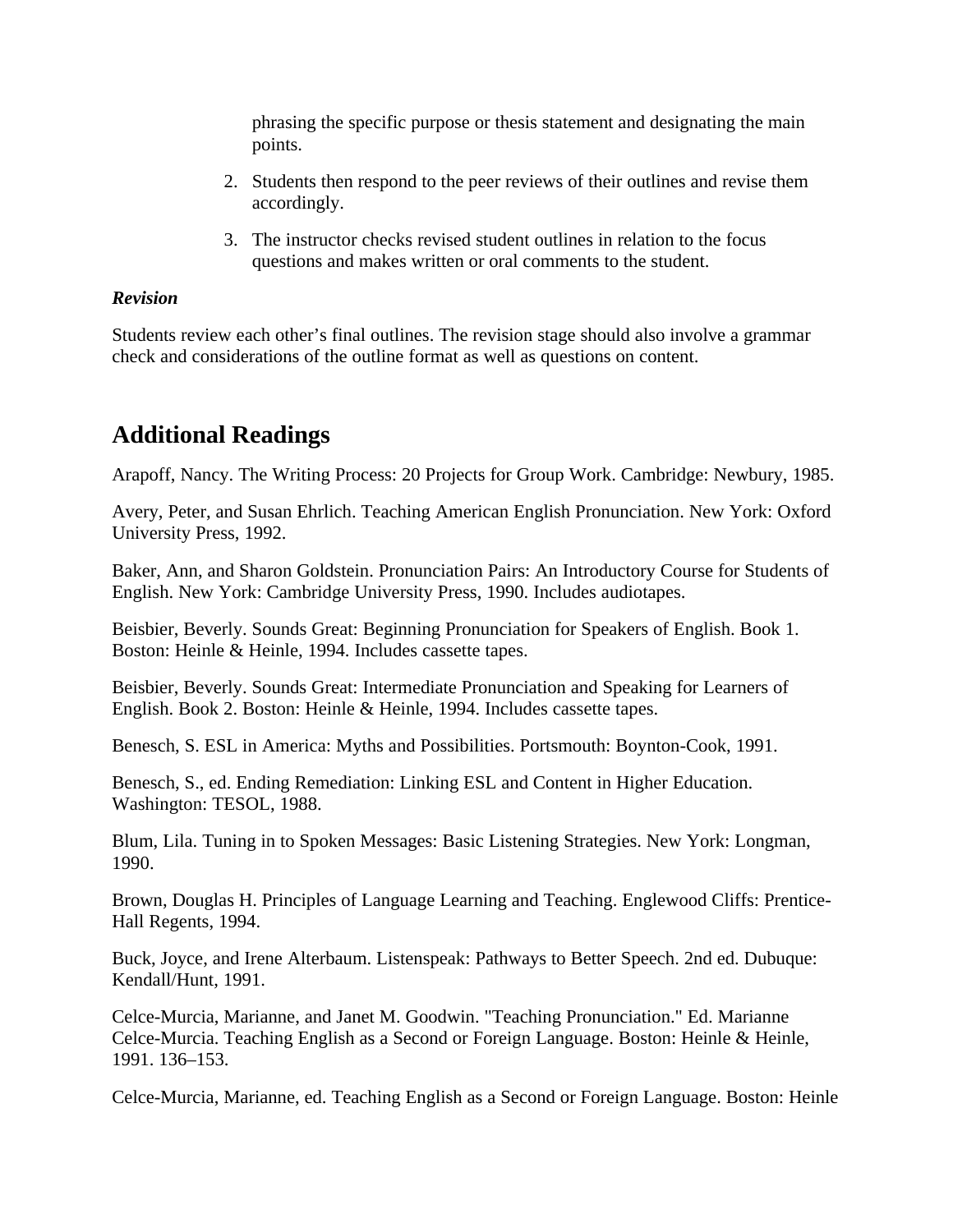& Heinle, 1991.

Cummings, Martha Graves. Listen, Speak, Present: A Step-by-Step Presenter's Workbook. Boston: Heinle & Heinle, 1992.

Dale, Paulette, and Lillian Poms. Pronunciation for International Students. Englewood Cliffs: Prentice-Hall Regents, 1994.

Dauer, Rebecca. Accurate English: A Complete Course in Pronunciation. Englewood Cliffs: Prentice-Hall Regents, 1993.

Dunkel, Patricia. "Listening in the Native and Second/Foreign Language: Toward an Integration of Research and Practice." Ed. Sandra Silberstein. State of the Art TESOL Essays. Alexandria: TESOL, 1993. 261–287.

Gilbert, Judy B. Clear Speech: Pronunciation and Listening Comprehension in North American English. New York: Cambridge University Press, 1993. Includes cassette tapes.

Grant, Linda. Well Said: Advanced English Pronunciation. Boston: Heinle & Heinle, 1993.

Gungle, B. W., and V. Taylor. "Writing Apprehension and Second Language Writers." Ed. D. M. Johnson and D. H. Roen. Richness in Writing: Empowering Language Minority Students. New York: Longman, 1989. 235–248.

Hahner, Jeffrey C., Martin Sokoloff, and Sandra Salisch. Speaking Clearly: Improving Voice and Diction. 4th ed. New York: McGraw Hill, 1993. Includes cassette tapes.

Horowitz, E., and D. J. Young. Language Anxiety. Englewood Cliffs: Prentice-Hall, 1990.

Johnson, Karen E. Understanding Communication in Second Language Classrooms. New York: Cambridge University Press, 1995.

Kayfetz, Janet L., and Michaele E. F. Smith. Speaking Effectively: Strategies for Academic Interaction. Boston: Heinle & Heinle, 1992.

Keefe, J. W. "Learning Styles: An Overview." Student Learning Styles: Diagnosing and Prescribing Programs. Reston: National Association of Secondary Principals, 1979. 1–17.

Kroll, B., ed. Second Language Writing: Research Insights for the Classroom. New York: Cambridge University Press, 1990.

Larsen-Freeman, Diane. Techniques and Principles in Language Teaching. Oxford: Oxford University Press, 1986.

Matthews, Candace. Speaking Solutions: Interaction, Presentation, Listening and Pronunciation Skills. Englewood Cliffs: Prentice-Hall Regents, 1994.

Morley, Joan, ed. Current Perspectives on Pronunciation. Washington: TESOL, 1987.

Morley, Joan. "The Pronunciation Component in Teaching English to Speakers of Other Languages." Ed. Sandra Silberstein. State of the Art TESOL Essays. Alexandria: TESOL, 1993.